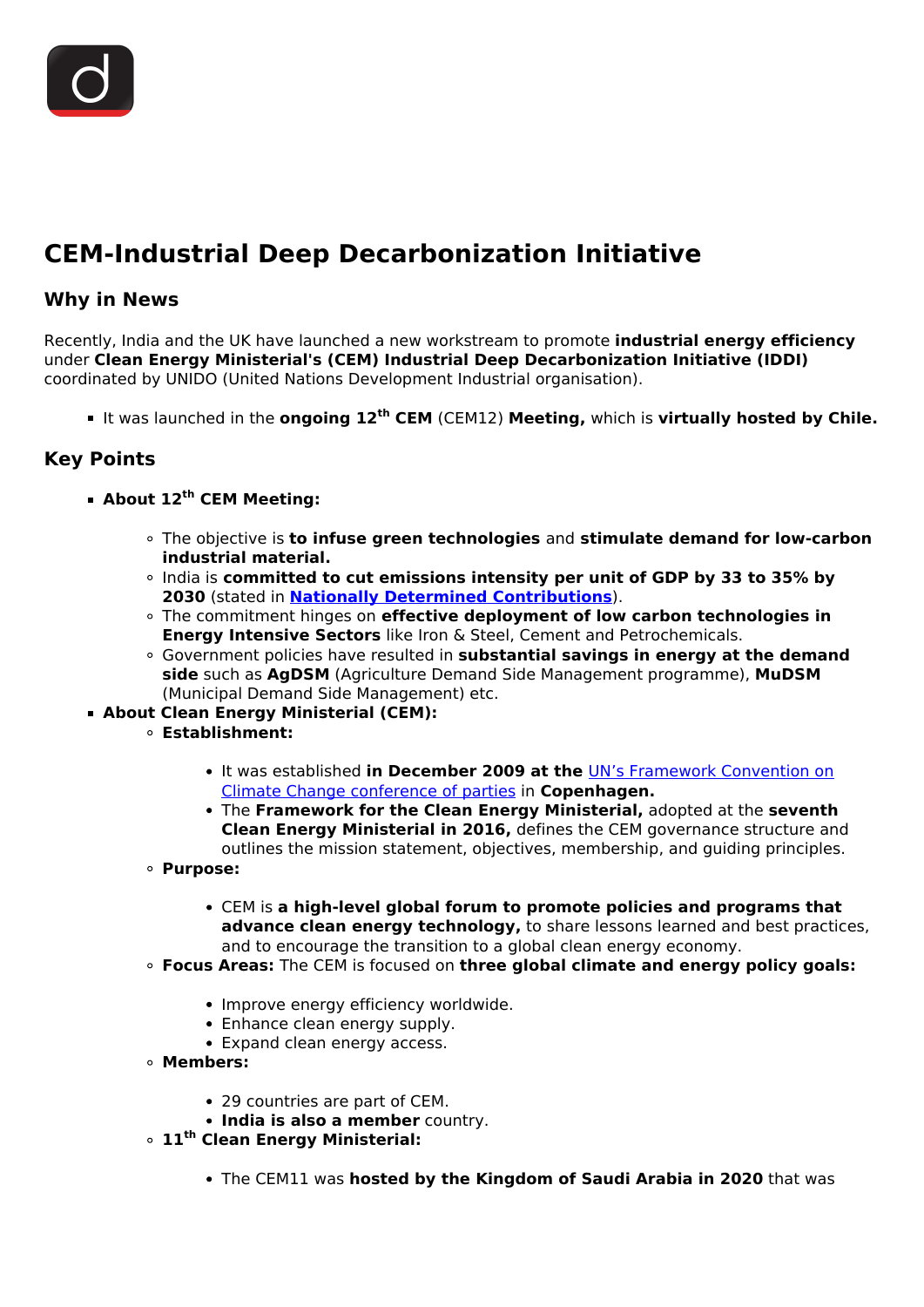convened at a critical moment to consider the role of clean energy in supporting a rapid, sustainable recovery, and the role of the CEM community in shaping the next clean energy decade.

### **Industrial Deep Decarbonization Initiative (IDDI):**

- **About:**
	- IDDI is an **initiative of CEM.**
	- It is a global **coalition of public and private organisations** who are working to stimulate demand for low carbon industrial materials.
	- In collaboration with **national governments,** IDDI works to standardise carbon assessments, establish ambitious public and private sector procurement targets, incentivise investment into low-carbon product development and design industry guidelines.
- **Supporting Countries:**
	- Coordinated by UNIDO, the IDDI is **co-led by the UK and India** and current members include Germany and Canada.
- **Goals:**
	- Encouraging governments and the private sector to buy low carbon steel and cement.
	- Sourcing and sharing data for common standards and targets.

#### **United Nations Development Industrial Organisation**

- **About:**
	- UNIDO is the **specialized agency of the** [United Nations](/important-institutions/drishti-specials-important-institutions-international-institution/united-nations-1) that promotes industrial development for poverty reduction, inclusive globalization and environmental sustainability.
- **Members:**
	- $\circ$  There are 170 Member countries as of 1<sup>st</sup> April 2019.
	- **India is also a member** country.
- **Discussion:**
	- Members regularly discuss and decide UNIDO's guiding principles and policies in the sessions of the Policy Making Organs.
- **Mission:**
	- The mission of UNIDO, as described in the **Lima Declaration adopted** at the fifteenth session of the **UNIDO General Conference in 2013,** is to promote and accelerate **inclusive and sustainable industrial development (ISID)** in Member States.
- **Mandate:**
	- UNIDO's mandate is fully recognized in **[SDG-9](/to-the-points/paper3/sustainable-development-3)**, which calls to **"Build resilient infrastructure, promote inclusive and sustainable industrialization and foster innovation".**
- **Headquarters:** Vienna, Austria.

[Source: PIB](https://pib.gov.in/PressReleasePage.aspx?PRID=1723981)